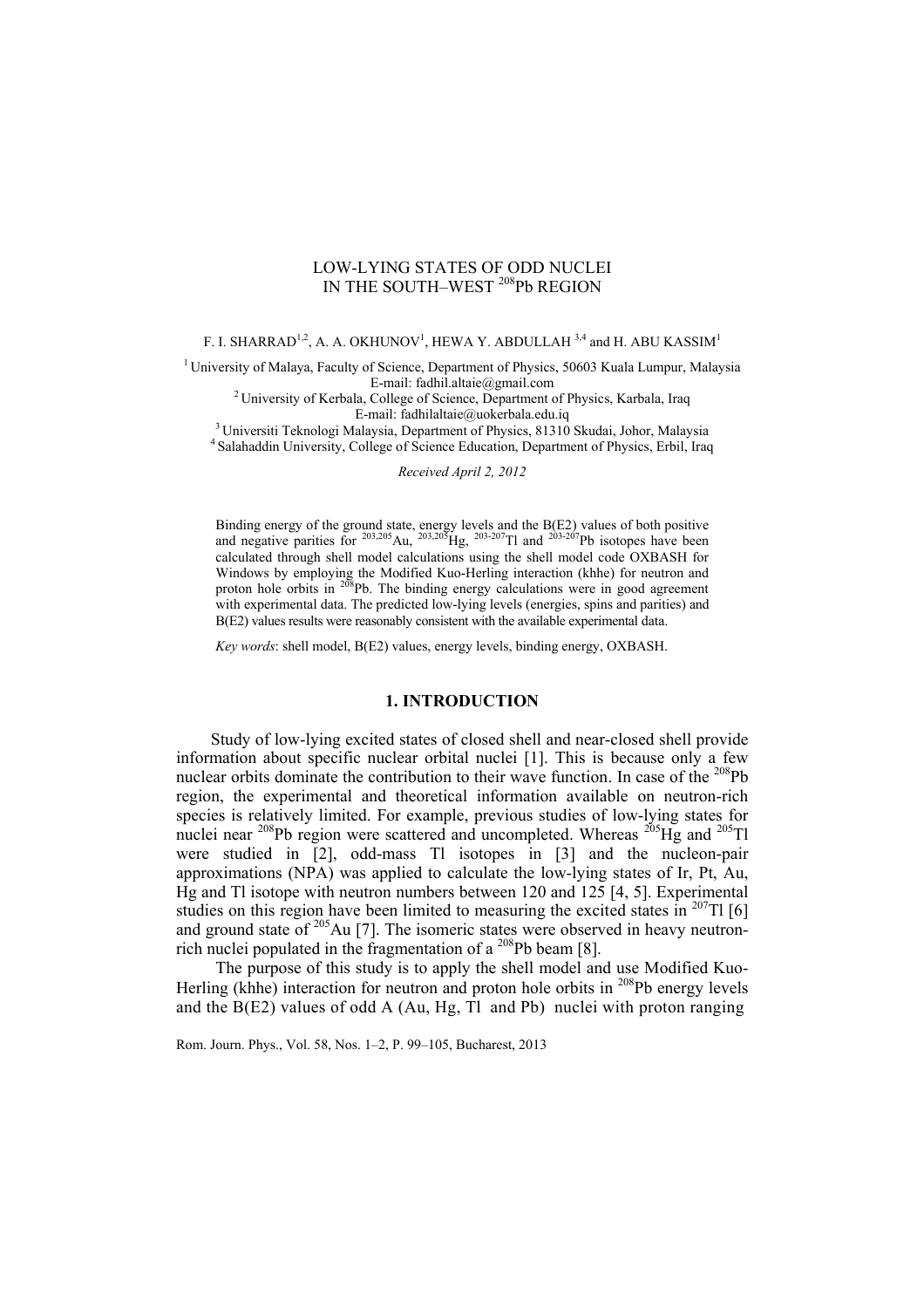from 79 to 82 and neutron numbers from 121 to 126, a total of ten nuclei. Concerning the valence proton holes and neutron holes with respect to  $^{208}Pb$ , a doubly closed shell nucleus is used in this study to construct the shell model configurations of the nuclei of interest. The purpose of this paper is to concentrate on the extent to which these nuclei describe binding energies, low-lying level schemes and B(E2) values for odd A nuclei.

# **2. SHELL MODEL CALCULATIONS**

The calculations have been carried out using the code OXBASH for windows [9] on the nuclei near of  $208$ Pb. The code uses an m-scheme Slater determinant basis. With a projection technique wave functions with good angular momentum J and isospin T are constructed. The ji56pn model space was comprised of  $(1g7/2, 1)$  $2d5/2$ ,  $2d3/2$ ,  $3s1/2$  and  $1h11/2$ ) below the  $Z = 82$  closed shell for proton holes and (1h9/2, 2f7/2, 2f5/2, 3p3/2, 3p1/2and 1i13/2) below the closed  $N = 126$  shell for neutron holes. Based upon the energy levels observed near the <sup>208</sup>Pb region [10] the proton single-particle energies are  $+11.483, +9.696, +8.364, +8.013$  and  $+9.361$  for the 1g7/2, 2d5/2, 2d3/2, 3s1/2 and 1h11/2, respectively. And the neutron singleparticle energies are +10.781, +9.708, +7.938, +8.266, +7.368 and +9.001for the 1h9/2, 2f7/2, 2f5/2, 3p3/23p1/2 and 1i13/2 orbitals, respectively. The *two-body interaction matrix elements* (TBMEs) are from [10]. We are extended the modifications of the Kuo-Herling interaction to apply to all nuclei near the <sup>208</sup>Pb region, and these modifications are explained in [8]. In addition we used the harmonic oscillator potential  $(HO, x)$ ,  $x \le 0$ .

This study presented the calculated results of low-lying states of the odd A nuclei, proton ranging from 79 to 82, with neutron numbers from 121 to 126. The results include binding energies with respect to <sup>208</sup>Pb, energy levels and the B(E2) values.

## 2.1. BINDING ENERGY

Binding energies are important to nuclear astrophysicists when determining *Q*-values of proton capture reactions and beta decays [11]. The binding energies of nuclei near <sup>208</sup>Pb using the effective interaction khhe have been calculated by using the shell model OXBASH code. Binding energy *B* is defined by [5]

$$
B=B(^{208}\text{Pb})-
$$

The experimental binding energy of <sup>208</sup>Pb  $(B(^{208}Pb))$  was taken to be 1636.430 (0.001) MeV [12-14]. The experimental and theoretical binding energies with errors,  $\delta B = B(\exp(-B/Ca))$ , are presented in Table 1. It can be seen that the experimental binding energies were reproduced satisfactorily. The root mean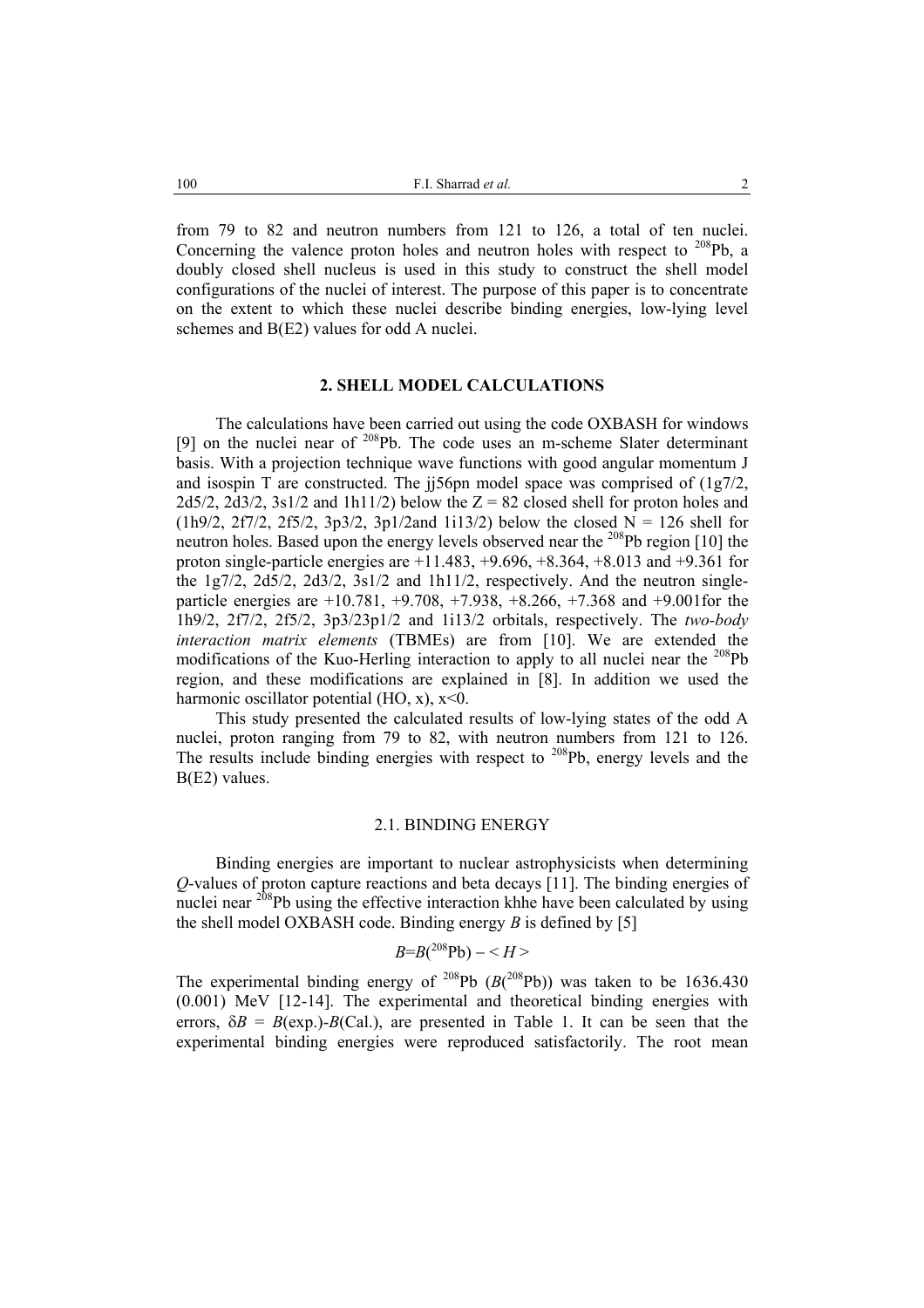square deviation of the ten masses was 2.262 MeV. The shell model calculations of binding energies for these nuclei were not fitted with experimental data.

| Z  | $\boldsymbol{N}$ | <b>Nucleus</b> | $B(exp.)$ MeV[12-14] | $\sigma$ MeV | $B(Cal.)$ MeV | $\delta B$ MeV |
|----|------------------|----------------|----------------------|--------------|---------------|----------------|
| 82 | 121              | $^{203}Pb$     | 1599.112             | 0.007        | 1597.0032     | 2.1088         |
|    | 123              | $^{205}Pb$     | 1614.238             | 0.001        | 1613.6182     | 0.6198         |
|    | 125              | $^{207}Pb$     | 1629.063             | 0.001        | 1629.1742     | $-0.1112$      |
| 81 | 122              | $^{203}$ Tl    | 1600.869             | 0.001        | 1597.8567     | 3.0123         |
|    | 124              | $^{205}$ T1    | 1615.071             | 0.001        | 1613.9808     | 1.0902         |
|    | 126              | $^{207}$ Tl    | 1628.427             | 0.005        | 1628.1766     | 0.2504         |
| 80 | 123              | $^{203}$ Hg    | 1601.159             | 0.002        | 1597.4846     | 3.6744         |
|    | 125              | $^{205}$ Hg    | 1614.321             | 0.004        | 1612.1439     | 2.1771         |
| 79 | 124              | $^{203}$ Au    | 1599.816             | 0.003        | 1596.0983     | 3.7177         |
|    | 126              | $^{205}$ Au    | 1611.566             | $-0.298$     | 1609.5712     | 1.9948         |
|    |                  |                |                      |              |               |                |

*Table 1*  Experimental and calculated binding energies of even A isotopes

#### 2.2. ENERGY LEVELS

The objective of this study is to calculate the nuclei that lie near <sup>208</sup>Pb due to the importance of these nuclei in recent applications in astrophysics. The calculated energy levels and experimental results of low-lying states presented in Figures 1 and 2 correspond to odd-even and even-odd nuclei, respectively. Our calculations were plotted on the left and experimental data on the right for any band. Levels with '( )' correspond to cases for which the spin and/or parity of the corresponding states are not well established experimentally. The experimental data were taken from [15] for all nuclei as well as  $^{205}$ Au nuclei, which was taken from [16].

One sees that our calculated results (in particular, yrast states) are reasonably consistent with experimental data, although the structure of odd-A nuclei is much more complicated than their even-even neighbors. On the other hand, there exist deviations between the calculated results and experimental data. In Figures 1 and 2 the calculated energies of up to the state  $\frac{\gamma}{2}$ , up to the state  $\frac{\gamma}{2}$ , up to the state  $\frac{7}{2}$ ,  $\frac{3}{2}$  and  $\frac{7}{2}$ , up to the state  $\frac{9}{2}$  and up to the state  $\frac{1}{2}$  except  $\frac{13}{2}$  for  $\frac{205}{11}$ ,  $^{203}$ Tl,  $^{205}$ Pb,  $^{203}$ Pb,  $^{205}$ Hg and  $^{203}$ Hg isotopes, respectively, are considerably higher than the experimental data. For non-yrast levels, the calculated energy levels of all odd-A nuclei are in good agreement with experimental results.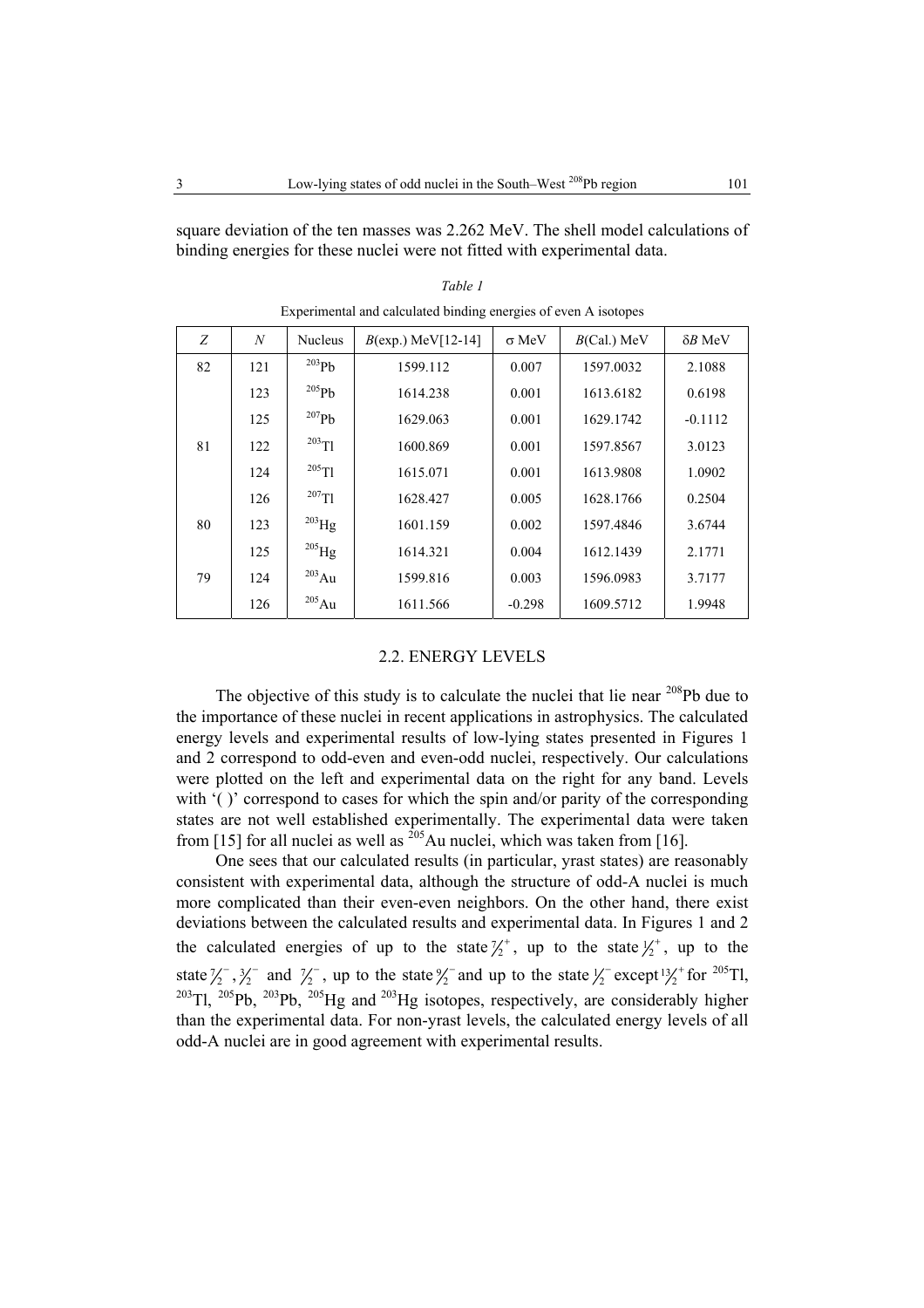

 Fig. 1 – Comparison of calculated spectra with experimental ones for odd-even nuclei. The experimental data are taken from [15] and for  $205$  Au from [16].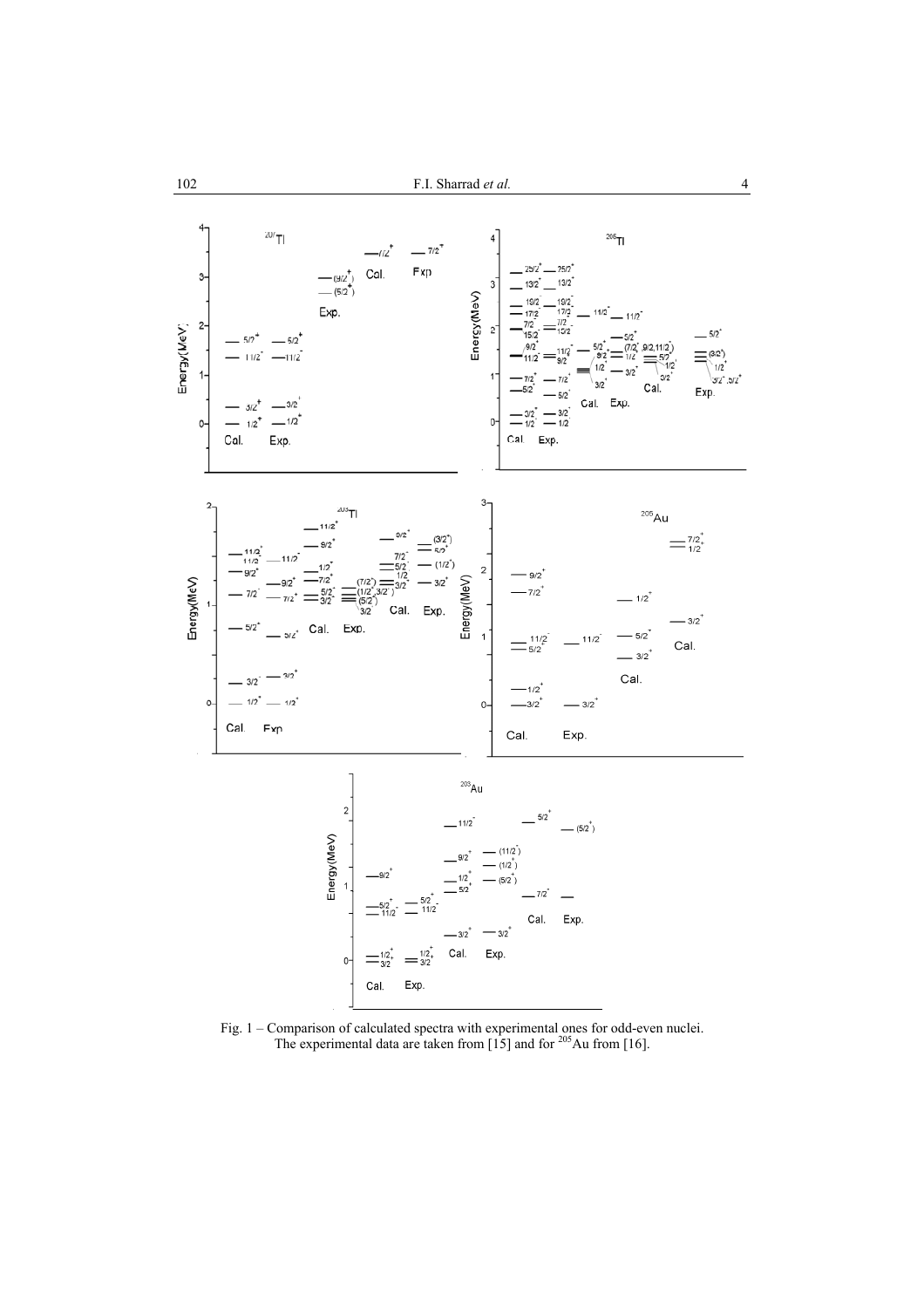

Fig. 2 – Same title of figure one but this is even-odd nuclei. The experimental data are taken from [15].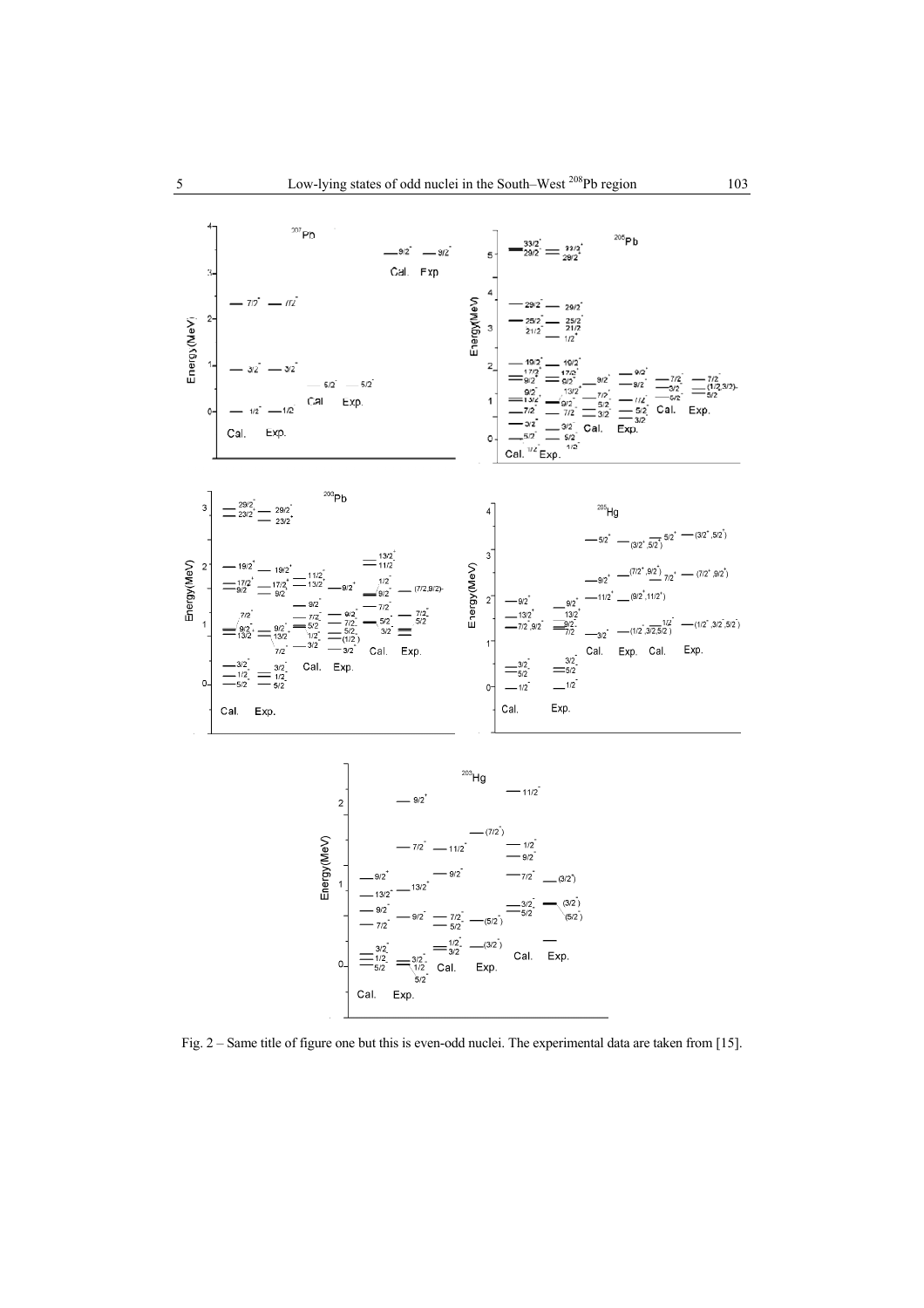## 2.3. THE B(E2) VALUES

The transition rates represented a sensitive test for the most modern effective interactions that have been developed to describe the nuclei near 208Pb. Transition strengths were calculated in this study using the harmonic oscillator potential (HO, x), where  $x < 0$  for each in-band transition by assuming pure E2 transition. In this section, the calculated results of the B(E2) have been presented and the comparison of calculations B(E2) values with experimental data [17-19] were shown given in Tables 2 and 3 for the (proton number-neutron) odd-even and even-odd nuclei, respectively. In general, all of the calculated results are reasonably consistent with available experimental data.

## *Table 2*

B(E2) values for odd-even nuclei (in W.u.)

|                                               | Cal.        | $Exp.[17-19]$ | Cal.        | Exp. $[17-19]$ | Cal.       | Exp.[ $17-19$ ] |
|-----------------------------------------------|-------------|---------------|-------------|----------------|------------|-----------------|
|                                               | $^{207}$ TJ |               | $^{205}$ TJ |                | $^{203}T1$ |                 |
| $\frac{1}{2}$ $\rightarrow$ $\frac{3}{2}$     | 4.047       | 2.7(7)        | 5.935       |                | 7.000      | 7.6(3)          |
| $\frac{5}{2}^+$ $\rightarrow$ $\frac{1}{2}^+$ | 2.023       |               | 2.233       |                | 6.185      | 9.7(15)         |
| $\frac{5}{2}^+$ $\rightarrow$ $\frac{3}{2}^+$ | 0.624       |               | 0.666       |                | 0.717      | 0.80(17)        |
| $\frac{1}{2}$ $\rightarrow$ $\frac{5}{2}$     | 0.185       |               | 0.428       |                | 4.636      |                 |
|                                               | $^{205}$ Au |               | $^{203}$ Au |                |            |                 |
| $\frac{1}{2}$ $\rightarrow$ $\frac{3}{2}$     | 1.417       |               | 4.3277      |                |            |                 |
| $\frac{5}{2}$ $\rightarrow$ $\frac{1}{2}$     | 0.719       |               | 2.9802      |                |            |                 |
| $\frac{5}{2}^+$ $\rightarrow$ $\frac{3}{2}^+$ | 4.864       |               | 7.4688      |                |            |                 |
| $\frac{1}{2} \rightarrow \frac{5}{2}$         | 0.084       |               | 0.4491      |                |            |                 |

| ., |  |
|----|--|
|----|--|

B(E2) values for even-odd nuclei (in W.u.)

|                                               | Cal.              | Exp. $[17-19]$ | Cal.        | Exp. $[17-19]$ | Cal.       | Exp. $[17-19]$ |
|-----------------------------------------------|-------------------|----------------|-------------|----------------|------------|----------------|
|                                               | 207Pb             |                | $^{205}Pb$  |                | $^{203}Pb$ |                |
| $\frac{3}{2}$ $\rightarrow$ $\frac{1}{2}$     | 0.0205            | 0.0242(3)      | 0.002       |                |            |                |
| $\frac{5}{2}^{-} \rightarrow \frac{1}{2}^{-}$ | 0.174             | 0.639(21)      | 0.008       |                | 0.045      |                |
| $\frac{5}{2} \rightarrow \frac{3}{2}$         | 0.049             |                | 0.058       |                | 0.019      |                |
| $\frac{1}{2}$ $\rightarrow$ $\frac{3}{2}$     | 0.224             |                | 0.001       |                | 0.089      |                |
|                                               | $^{205}\!\rm{Hg}$ |                | $^{203}$ Hg |                |            |                |
| $\frac{3}{2} \rightarrow \frac{1}{2}$         | 8.010             |                | 0.258       |                |            |                |
| $\frac{5}{2}$ $\rightarrow$ $\frac{1}{2}$     | 5.442             |                | 1.227       |                |            |                |
| $\frac{5}{2}$ $\rightarrow$ $\frac{3}{2}$     | 2.668             |                | 7.003       |                |            |                |
| $\frac{1}{2}$ $\rightarrow$ $\frac{3}{2}$     | 3.045             |                | 1.440       |                |            |                |